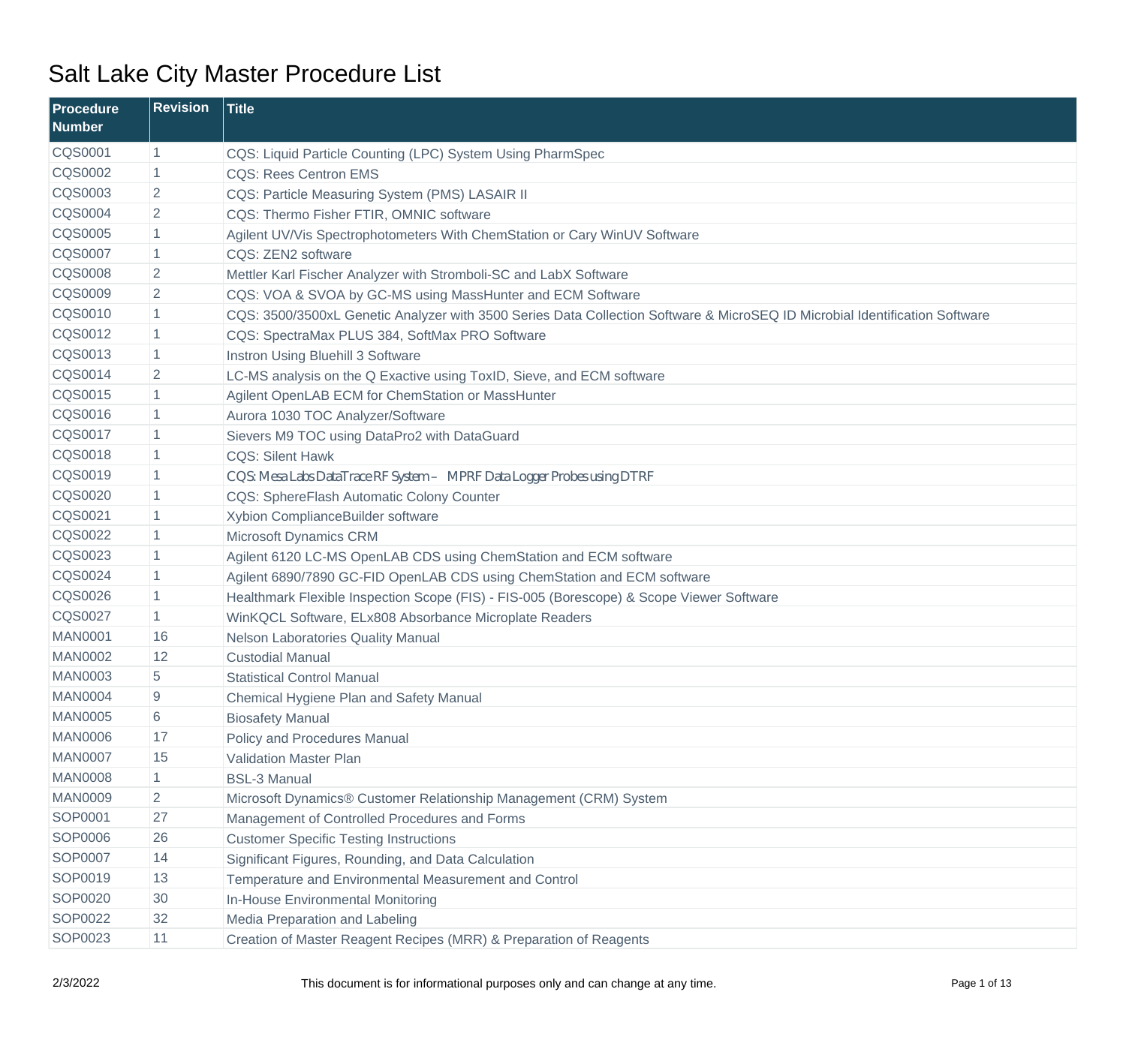| Procedure<br><b>Number</b> | <b>Revision</b> | <b>Title</b>                                                 |
|----------------------------|-----------------|--------------------------------------------------------------|
| SOP0024                    | $\overline{7}$  | <b>Waste Disposal</b>                                        |
| SOP0025                    | 19              | Glassware Processing, Handling, and Storage                  |
| <b>SOP0027</b>             | 25              | <b>Water System</b>                                          |
| SOP0028                    | 13              | <b>Glassware Monitoring</b>                                  |
| SOP0029                    | 5               | <b>Emergency Circumstances</b>                               |
| SOP0030                    | 13              | <b>Pest Control Procedure</b>                                |
| SOP0032                    | 17              | <b>Biological Indicator Shipments</b>                        |
| SOP0033                    | $\overline{7}$  | <b>Emergency Power Generator</b>                             |
| SOP0034                    | 6               | Respiratory Protection and Respirator Use                    |
| <b>SOP0035</b>             | 11              | <b>Contracts &amp; Confidentiality</b>                       |
| <b>SOP0038</b>             | 11              | <b>Verification of Balances</b>                              |
| SOP0039                    | 14              | <b>Change Management</b>                                     |
| SOP0041                    | 27              | <b>Sterility Media Production</b>                            |
| SOP0043                    | 5               | Failure Mode Effects Analysis (FMEA)                         |
| <b>SOP0044</b>             | 11              | <b>SLC Campus Security</b>                                   |
| SOP0046                    | 8               | IT Compliance Policies and Procedures                        |
| <b>SOP0047</b>             | 12              | <b>Computer Systems: Access and Security Controls</b>        |
| <b>SOP0048</b>             | 9               | <b>Computer Systems: User Responsibilities and Awareness</b> |
| SOP0051                    | 6               | <b>Computer Systems: Management and Maintenance</b>          |
| <b>SOP0059</b>             | 13              | Microbiological Culture Maintenance and Preparation          |
| SOP0062                    | 11              | <b>Hood and HEPA Filter Certification</b>                    |
| SOP0063                    | $\overline{7}$  | <b>Flowmeter Calibration</b>                                 |
| <b>SOP0064</b>             | 5               | <b>Timer Calibration</b>                                     |
| <b>SOP0065</b>             | 10              | General Temperature and Thermometer Calibration              |
| <b>SOP0067</b>             | 15              | <b>General Calibration and Maintenance</b>                   |
| <b>SOP0068</b>             | 10              | Non-Routine Repairs                                          |
| <b>SOP0069</b>             | 9               | <b>Equipment Receiving</b>                                   |
| SOP0070                    | 9               | Pressure and Vacuum Gauge Calibration                        |
| SOP0071                    | 6               | Sponsor, Vendor, and Off-Site Equipment                      |
| SOP0072                    | 8               | Metrology Micropipette Calibration                           |
| SOP0073                    | 11              | <b>Controlled Chamber Verification</b>                       |
| SOP0074                    | $\overline{7}$  | Lockout/Tagout of Equipment                                  |
| SOP0076                    | 16              | <b>Requisition and Purchasing Process</b>                    |
| SOP0077                    | 28              | Incoming Receiving and Inspection of Supplies                |
| SOP0079                    | 33              | Log In                                                       |
| SOP0080                    | 14              | Identification, Handling and Disposition of Test Samples     |
| SOP0081                    | 20              | Data Recording and Correction                                |
| SOP0082                    | 17              | <b>Quality Records and Archives</b>                          |
| SOP0083                    | $\overline{7}$  | <b>Hosting Regulatory Inspectors</b>                         |
| SOP0084                    | 8               | Signature and Initial File                                   |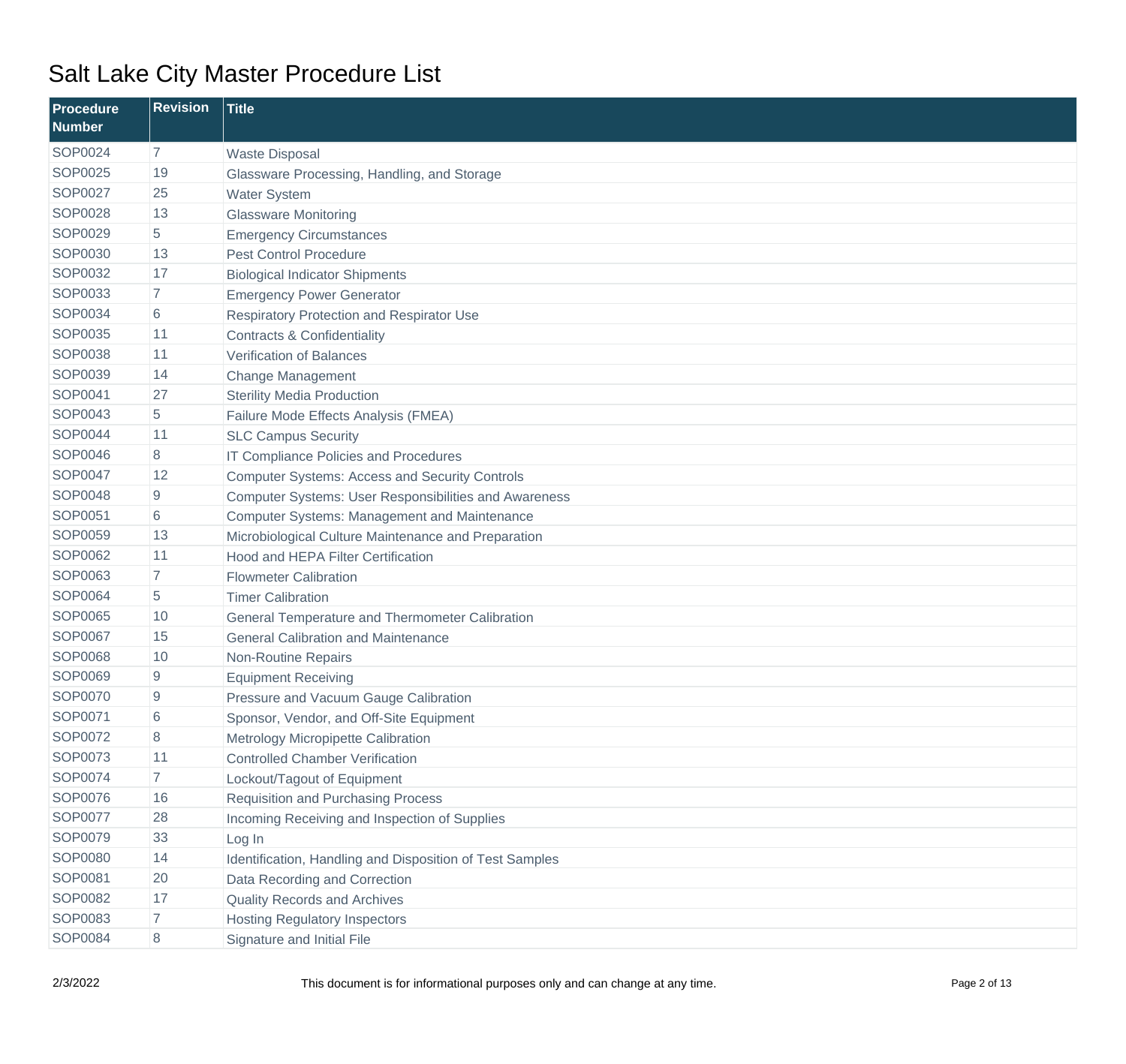| <b>Procedure</b><br><b>Number</b> | <b>Revision</b> | <b>Title</b>                                                                                                                                                            |
|-----------------------------------|-----------------|-------------------------------------------------------------------------------------------------------------------------------------------------------------------------|
| <b>SOP0085</b>                    | 27              | <b>Final Reports</b>                                                                                                                                                    |
| <b>SOP0087</b>                    | 5               | Attire, Personal Hygiene and Health Standards                                                                                                                           |
| SOP0089                           | 7               | <b>Management Responsibilities</b>                                                                                                                                      |
| SOP0090                           | 13              | <b>Study Director Responsibilities</b>                                                                                                                                  |
| SOP0092                           | 19              | <b>GLP Study Procedures</b>                                                                                                                                             |
| SOP0093                           | 8               | <b>Customer Feedback Handling</b>                                                                                                                                       |
| SOP0094                           | 7               | Responsibilities, Deputies, and Organizational Structure                                                                                                                |
| SOP0095                           | 12              | Review and Auditing of Logbooks and Binders                                                                                                                             |
| <b>SOP0098</b>                    | 18              | <b>Training System</b>                                                                                                                                                  |
| SOP0099                           | 24              | Quality Committee and Management Review Procedures                                                                                                                      |
| SOP0101                           | 6               | <b>Final Report Retraction</b>                                                                                                                                          |
| SOP0102                           | 15              | DQ, IQ, OQ, and PQ of EFS and Software                                                                                                                                  |
| SOP0103                           | 23              | <b>Internal Audits</b>                                                                                                                                                  |
| SOP0104                           | 6               | <b>Test Sample Subcontracting</b>                                                                                                                                       |
| SOP0106                           | 25              | <b>Supplier Management</b>                                                                                                                                              |
| SOP0107                           | 12              | <b>External Audits</b>                                                                                                                                                  |
| SOP0109                           | 6               | Handling of DEA Form 222                                                                                                                                                |
| SOP0110                           | 4               | Power-of-Attorney for Handling of DEA Form 222                                                                                                                          |
| SOP0112                           | 14              | Chain of Custody for Controlled Substances                                                                                                                              |
| SOP0115                           | 14              | <b>Test Method Validation</b>                                                                                                                                           |
| SOP0116                           | 10              | <b>Expression of Uncertainty</b>                                                                                                                                        |
| SOP0117                           | 8               | Proficiency and Competency Testing Program                                                                                                                              |
| SOP0118                           | 12              | <b>Spreadsheet Control</b>                                                                                                                                              |
| SOP0119                           | 10              | <b>Control Charts and Duplicate Analyses</b>                                                                                                                            |
| SOP0120                           | 25              | <b>Product Sterility Cleanrooms</b>                                                                                                                                     |
| SOP0121                           | 30              | Cleanroom Environmental Monitoring for Microorganisms                                                                                                                   |
| SOP0122                           | 16              | <b>Product Sterility Gowning Qualification</b>                                                                                                                          |
| SOP0123                           | 22              | <b>Sterility Media Growth Promotion</b>                                                                                                                                 |
| SOP0124                           | 17              | <b>Isolator Cleaning and Maintenance</b>                                                                                                                                |
| SOP0125                           | 18              | <b>Isolator Environmental Monitoring</b>                                                                                                                                |
| SOP0127                           | 8               | <b>Isolator Safety Procedures</b>                                                                                                                                       |
| SOP0128                           | 8               | <b>Sterilization/Instrument Wrap Procedures</b>                                                                                                                         |
| SOP0130                           | 4               | <b>Computer Systems: Validation and Change Control</b>                                                                                                                  |
| SOP0131                           | 12              | <b>Backup/Restore Procedures</b>                                                                                                                                        |
| SOP0132                           | 12              | Sample and Equipment Shipping                                                                                                                                           |
| SOP0133                           | 12              | <b>Document Owner Guidelines</b>                                                                                                                                        |
| SOP0134                           | 14              | Structure of Controlled Procedures and Forms                                                                                                                            |
| SOP0136                           | 16              | Corrective & Preventive Action (CAPA) System: Quality Events (QE), including Deviations, Out of Specifications (OOS), Sponsor Complaints,<br>and Action Assignment (AA) |
| SOP0137                           | 20              | Sample Discrepancy                                                                                                                                                      |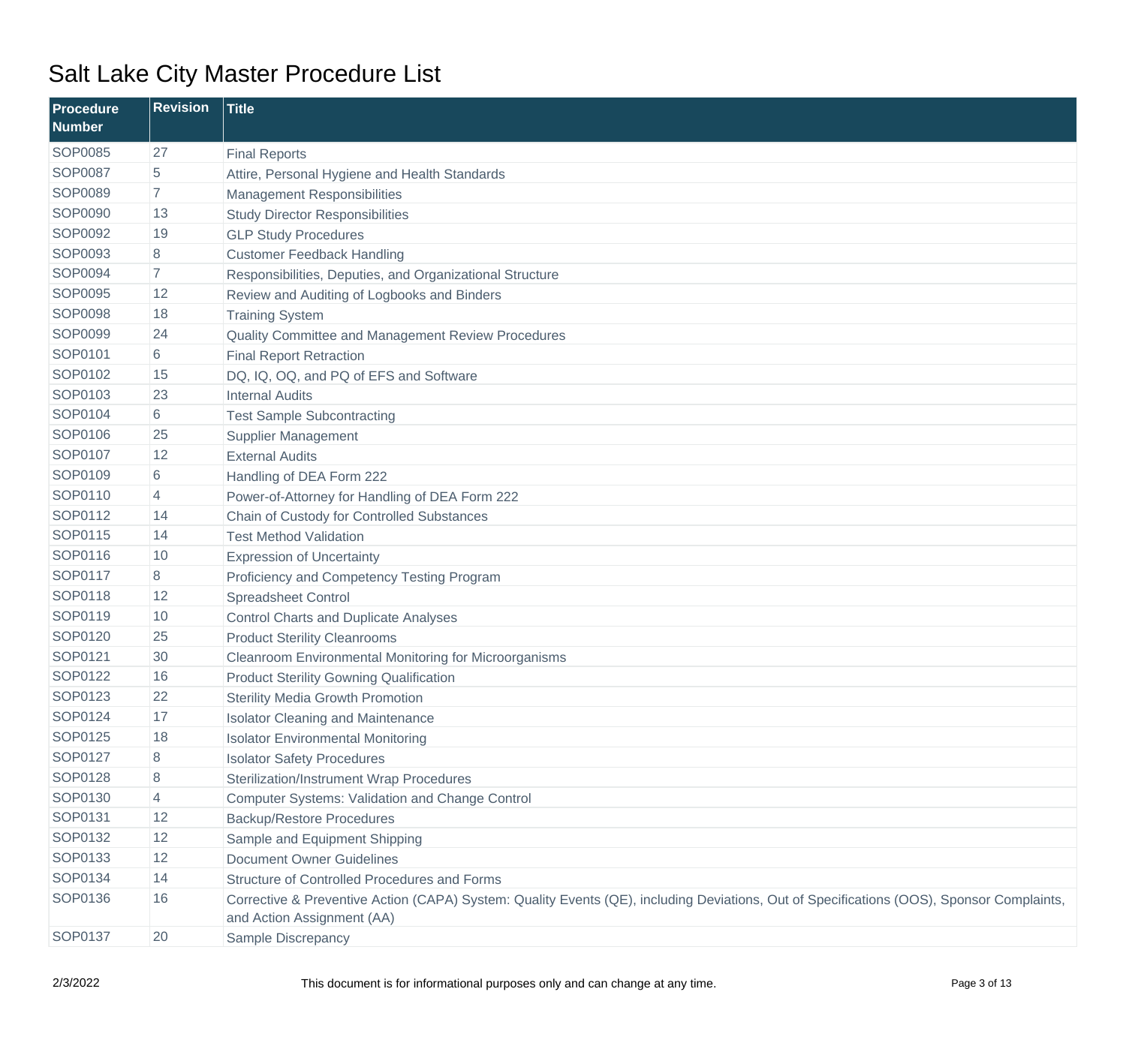| <b>Procedure</b><br><b>Number</b> | <b>Revision</b> | <b>Title</b>                                                                               |
|-----------------------------------|-----------------|--------------------------------------------------------------------------------------------|
| SOP0138                           | $\mathbf{1}$    | <b>Company Vehicle Drivers Policy</b>                                                      |
| SOP0140                           | 23              | Document Imaging                                                                           |
| SOP0142                           | $\mathbf{1}$    | Assets Recycling and Disposal                                                              |
| SOP0143                           | 4               | <b>Assets Register</b>                                                                     |
| SOP0144                           | 3               | <b>Pricing Policies and Procedures</b>                                                     |
| SOP0147                           | 14              | <b>UNIFlow Process Configuration and Validation</b>                                        |
| SOP0149                           | $\overline{2}$  | <b>Customer Portal</b>                                                                     |
| SOP0150                           | 11              | <b>BI Sterility Cleanroom Procedures</b>                                                   |
| SOP0152                           | 9               | <b>Product Sterility Failure Investigations</b>                                            |
| SOP0153                           | 30              | <b>Sterility Assurance Cleanroom Cleaning Procedures</b>                                   |
| SOP0154                           | 11              | <b>Quality Assurance Unit Responsibilities</b>                                             |
| SOP0155                           | 20              | <b>Media Quality Control Testing</b>                                                       |
| SOP0156                           | 5               | <b>Ethylene Oxide Safety Guidelines</b>                                                    |
| SOP0157                           | 8               | Rees Environmental Monitoring System                                                       |
| SOP0158                           | 16              | <b>Instrument Processing</b>                                                               |
| SOP0159                           | 5               | On-Site Supplier/Subcontractor Audit Process                                               |
| SOP0162                           | 12              | Media QC Culture Preparation                                                               |
| SOP0163                           | 8               | <b>SQL Report Development and Validation</b>                                               |
| SOP0164                           | 10              | Nonconforming Supplies and Services                                                        |
| SOP0166                           | 14              | <b>Product Sterility Instrument and Supply Processing</b>                                  |
| SOP0167                           | 15              | Quality Assessment of Incoming Supplies                                                    |
| SOP0170                           | $\mathbf{1}$    | <b>Standard Work</b>                                                                       |
| SOP0171                           | 6               | Data Integrity                                                                             |
| SOP0172                           | 5               | Spreadsheet Validation                                                                     |
| SOP0173                           | 4               | New Reprocessed Item Adoption Evaluation                                                   |
| SOP0174                           | 11              | <b>Specialty Glassware Processing</b>                                                      |
| SOP0176                           | $\overline{2}$  | Software Development Validation Methodology                                                |
| <b>SOP0177</b>                    | 2               | <b>Colony Counting</b>                                                                     |
| SOP0178                           | 3               | Healthcare/Specialized Reprocessing: General Operation and Culture Maintenance/Preparation |
| SOP0180                           | 6               | Process Challenge Device Preparation                                                       |
| SOP0181                           | 5               | Sampling Plan for Inspection of Process Challenge Devices and Components                   |
| SOP0182                           | 5               | MasterControl System Administration                                                        |
| SOP0183                           | 3               | Non-Sponsor Tours and Job Shadowing                                                        |
| SOP0184                           | $\overline{2}$  | Software Configuration/Code and Validation                                                 |
| SOP0185                           | 1               | <b>Business Continuity Plan Overview</b>                                                   |
| SOP0186                           | $\overline{2}$  | <b>Marketing Overview</b>                                                                  |
| SOP0187                           | 4               | <b>Inhibition Overview</b>                                                                 |
| SOP0188                           | $\overline{2}$  | <b>Bioequivalence Study Procedure</b>                                                      |
| SOP0190                           | $\mathbf{1}$    | <b>Technical Consulting Procedure</b>                                                      |
| SOP0192                           | 3               | <b>Inter-Facility Transfer</b>                                                             |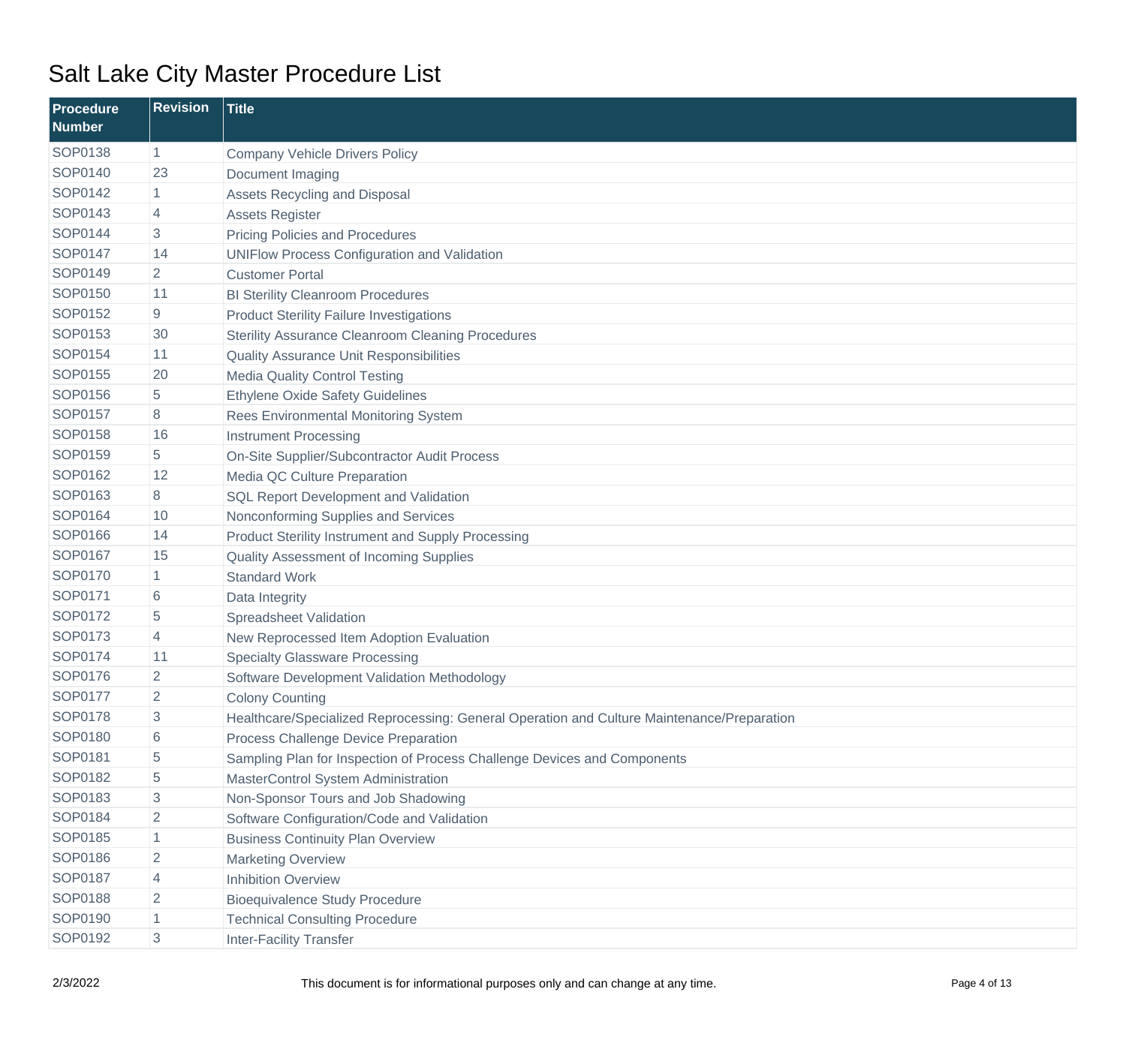| <b>Procedure</b><br><b>Number</b> | <b>Revision</b> | <b>Title</b>                                                                    |
|-----------------------------------|-----------------|---------------------------------------------------------------------------------|
| SOP0193                           | 3               | Form Reconciliation                                                             |
| SOP0195                           | 1               | <b>IT Compliance Audits</b>                                                     |
| SOP0197                           | 3               | Glassware Processing, Handling, and Storage                                     |
| SOP0453                           | 1               | <b>PCD Failure Management</b>                                                   |
| SOP0461                           | $\overline{2}$  | <b>Clinical Sample Handling</b>                                                 |
| SOP0462                           | 1               | IT Request & Incident Management                                                |
| <b>SOP0470</b>                    | 1               | <b>Failure Investigation Details</b>                                            |
| <b>SOP0478</b>                    | 2               | Legacy Labs Pest Control                                                        |
| <b>SOP0479</b>                    | $\mathbf{1}$    | <b>Cleanroom Gowning Qualification</b>                                          |
| SOP0480                           | 2               | Microbiology Lab Instrument Processing                                          |
| <b>SOP0482</b>                    | 2               | <b>Media Production</b>                                                         |
| SOP0483                           | $\overline{2}$  | <b>Growth Promotion and Negative Control Testing</b>                            |
| <b>SOP0484</b>                    | $\mathbf{1}$    | <b>Steam Sterilizer Operation</b>                                               |
| <b>SOP0488</b>                    | 3               | Housekeeping Practices for the Microbiology Lab Equipment                       |
| <b>SOP0490</b>                    | 2               | Micropipette Verification                                                       |
| SOP0496                           | 1               | Bloodborne Pathogen Exposure Control Procedure                                  |
| <b>SOP0497</b>                    | 1               | Decontamination of Isolators                                                    |
| <b>SOP0500</b>                    | 1               | Operation and Maintenance of the Microwave Accelerated Reaction System (MARS 6) |
| <b>SOP0501</b>                    | 2               | DocuSign (Electronic Signature System)                                          |
| SOP0502                           | 1               | <b>Copyright Guidelines</b>                                                     |
| SOP0503                           | $\mathbf{1}$    | New Product and Method Development                                              |
| <b>SOP0504</b>                    | 2               | Accreditation Scheme For Conformity Assessment (ASCA) Requirements              |
| SOP0513                           | $\mathbf{1}$    | PQ Test File - TA                                                               |
| <b>STP0004</b>                    | 19              | <b>Bacterial Filtration Efficiency Testing</b>                                  |
| <b>STP0005</b>                    | 8               | Latex Particle Challenge                                                        |
| <b>STP0007</b>                    | 17              | Viral Filtration Efficiency (VFE) Test                                          |
| <b>STP0008</b>                    | 8               | Helmke Drum Particle Count Test                                                 |
| <b>STP0009</b>                    | 15              | Bacterial Filtration Efficiency (BFE) at an Increased Challenge Level           |
| <b>STP0010</b>                    | 16              | Viral Filtration Efficiency (VFE) at an Increased Challenge Level               |
| STP0011                           | 11              | <b>Sizing/Counting Particulate Matter</b>                                       |
| STP0012                           | 9               | <b>Synthetic Blood Penetration Resistance</b>                                   |
| <b>STP0014</b>                    | 10              | Sodium Chloride (NaCl) Aerosol Test                                             |
| <b>STP0015</b>                    | $\overline{7}$  | Dioctyl Phthalate (DOP) Aerosol Test                                            |
| STP0016                           | 13              | <b>Sterilant Gas Residue Analysis</b>                                           |
| <b>STP0017</b>                    | 8               | <b>USP Physicochemical Tests For Plastics</b>                                   |
| <b>STP0018</b>                    | 4               | <b>USP Oxidizable Substances</b>                                                |
| <b>STP0020</b>                    | 3               | <b>Water Residuals in Solids</b>                                                |
| <b>STP0021</b>                    | 7.              | <b>Infrared Spectroscopy</b>                                                    |
| <b>STP0023</b>                    | 5               | Ultraviolet/Visible Spectroscopy - HP 8453                                      |
| <b>STP0024</b>                    | $\overline{7}$  | <b>USP Water Analyses</b>                                                       |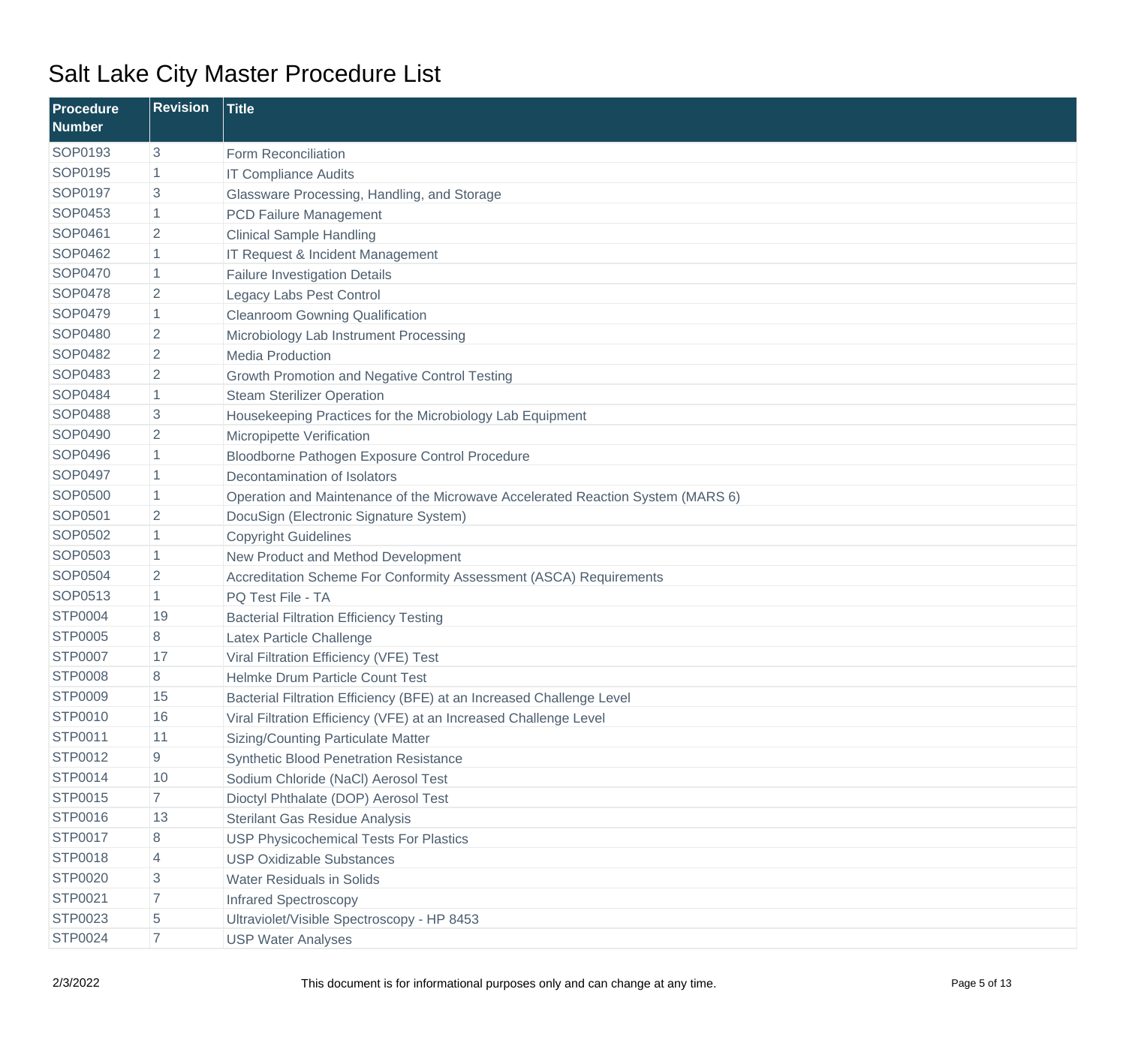| <b>Procedure</b><br><b>Number</b> | <b>Revision</b> | <b>Title</b>                                                    |
|-----------------------------------|-----------------|-----------------------------------------------------------------|
| <b>STP0026</b>                    | 3               | Hydrogen Peroxide Determination                                 |
| <b>STP0027</b>                    | 8               | <b>Differential Scanning Calorimetry</b>                        |
| <b>STP0028</b>                    | 15              | Total Organic Carbon, Wet Oxidation Method                      |
| <b>STP0029</b>                    | 12              | pH Determination                                                |
| <b>STP0030</b>                    | 6               | <b>Alcohol Determination</b>                                    |
| STP0031                           | 9               | Agar Overlay                                                    |
| <b>STP0032</b>                    | 11              | <b>MEM Elution</b>                                              |
| <b>STP0034</b>                    | 13              | Environmental Monitoring: Incubation and Enumeration            |
| <b>STP0035</b>                    | 13              | <b>Standard Plate Count and Membrane Filtration</b>             |
| <b>STP0036</b>                    | 15              | <b>Bioburden</b>                                                |
| <b>STP0038</b>                    | 12              | Bacterial Endotoxins Test, Gel Clot Technique                   |
| <b>STP0039</b>                    | 8               | <b>Product Inoculation</b>                                      |
| <b>STP0040</b>                    | $\overline{7}$  | <b>Total Coliform Membrane Filtration</b>                       |
| <b>STP0044</b>                    | 5               | <b>Radiation Dose Audit</b>                                     |
| <b>STP0045</b>                    | 15              | <b>Biological Indicator Population Verification</b>             |
| <b>STP0046</b>                    | 17              | <b>Bacterial Endotoxins Test</b>                                |
| <b>STP0048</b>                    | 10              | <b>D-Value Determination</b>                                    |
| <b>STP0049</b>                    | 14              | Sterilization                                                   |
| <b>STP0050</b>                    | 5               | Method 1 Validation of Radiation Sterilization                  |
| <b>STP0051</b>                    | 5               | Substantiation of a Selected Sterilization Dose: Method VDmax   |
| <b>STP0052</b>                    | 18              | Bioburden Resistance Monitoring and Control of Media            |
| <b>STP0057</b>                    | 12              | Microbial Analysis of Water                                     |
| <b>STP0058</b>                    | 17              | Aerosol Challenge Procedure                                     |
| <b>STP0059</b>                    | $\overline{7}$  | Evaluation of Leakage in Gloves                                 |
| <b>STP0060</b>                    | 12              | Package Burst and Creep Tests                                   |
| <b>STP0061</b>                    | 10              | ASTM Method F1670 Synthetic Blood Penetration                   |
| <b>STP0062</b>                    | 18              | Viral Penetration ASTM Method F1671                             |
| <b>STP0063</b>                    | 9               | <b>Physical Testing of Medical Gloves</b>                       |
| <b>STP0064</b>                    | 8               | Temperature/Humidity Distribution Study                         |
| <b>STP0065</b>                    | 10              | Seal Peel Test                                                  |
| <b>STP0066</b>                    | 9               | General Tensile Testing of Fabric, Plastic, and Other Materials |
| <b>STP0067</b>                    | 11              | Tear Resistance of Plastics and Fabrics                         |
| <b>STP0069</b>                    | 6               | Protective Clothing Material Resistance to Puncture             |
| STP0071                           | 11              | Water Resistance: Hydrostatic Pressure                          |
| <b>STP0072</b>                    | 12              | Water Resistance: Impact Penetration                            |
| STP0073                           | 8               | <b>Flammability Of Clothing Textiles</b>                        |
| <b>STP0074</b>                    | 6               | <b>Surface Tension Determination</b>                            |
| <b>STP0075</b>                    | 7.              | <b>Bubble Emission Leak Test</b>                                |
| <b>STP0076</b>                    | 8               | Dye Migration                                                   |
| STP0077                           | 22              | <b>Product Sterility</b>                                        |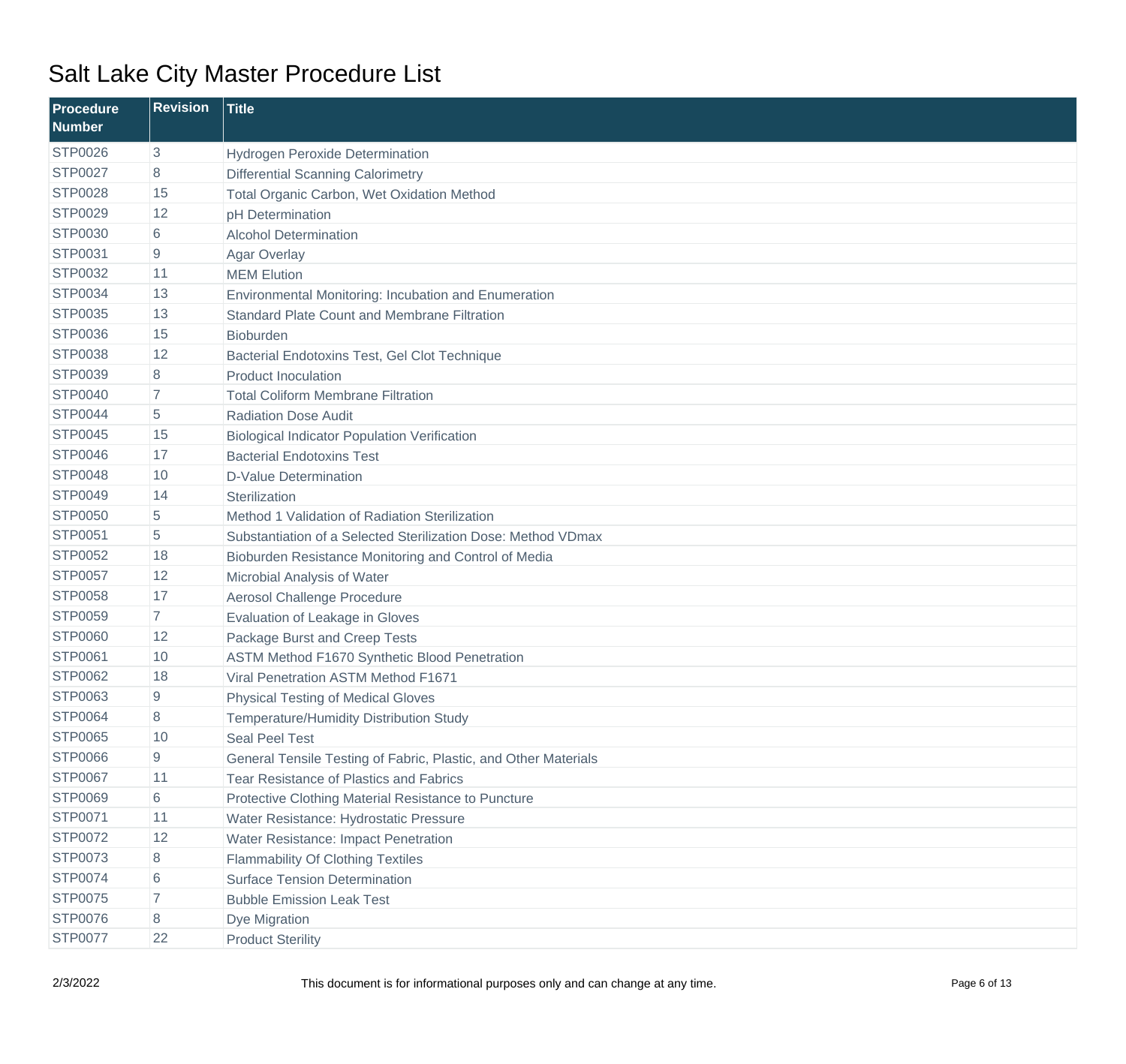| Procedure<br><b>Number</b> | <b>Revision</b> | <b>Title</b>                                                               |
|----------------------------|-----------------|----------------------------------------------------------------------------|
| <b>STP0078</b>             | 15              | Sterility and MPN Method Suitability (B/F)                                 |
| <b>STP0079</b>             | 17              | <b>Biological Indicator (BI) Sterility Test</b>                            |
| <b>STP0081</b>             | 22              | Sterility Test Using an Isolator                                           |
| <b>STP0082</b>             | 11              | <b>Isolator Package Validation</b>                                         |
| <b>STP0085</b>             | 6               | Antibiotic Potency Assay: Cylinder-Plate Method                            |
| <b>STP0086</b>             | 11              | <b>Steam Sterilization Validation</b>                                      |
| <b>STP0087</b>             | 8               | Micro BCA Protein Assay                                                    |
| <b>STP0088</b>             | 9               | Carbohydrate Test                                                          |
| <b>STP0090</b>             | 12              | <b>Aging Study</b>                                                         |
| <b>STP0092</b>             | 13              | <b>Complement Activation</b>                                               |
| <b>STP0093</b>             | 16              | <b>ASTM Hemolysis</b>                                                      |
| <b>STP0094</b>             | 12              | Partial Thromboplastin Time Test - PTT                                     |
| <b>STP0095</b>             | 7 <sup>1</sup>  | Prothrombin Time Test-PT                                                   |
| <b>STP0097</b>             | 13              | Bacterial Reverse Mutation Assay (Ames Test), Solid Materials              |
| <b>STP0098</b>             | 12              | Bacterial Reverse Mutation Assay (Ames test), Liquids or Soluble Chemicals |
| <b>STP0099</b>             | 9               | USP Purified Water And EP Purified Water In Bulk                           |
| <b>STP0100</b>             | $\overline{2}$  | Sodium Hypochlorite Determination                                          |
| STP0101                    | 11              | Chromosome Aberration Assay for a Medical Device                           |
| STP0102                    | 10              | Chromosome Aberration Assay for a Pharmaceutical/Chemical                  |
| STP0103                    | 4               | <b>Microbial Retention</b>                                                 |
| <b>STP0104</b>             | 4               | ISO 18562 Particulates Testing and VOC Sampling                            |
| <b>STP0105</b>             | 20              | Microbial Characterization and Gram Stain                                  |
| <b>STP0106</b>             | 6               | Qualitative and Quantitative Growth Promotion of Agar Media for Sponsors   |
| <b>STP0107</b>             | 9               | Ethylene Oxide Exposure - BIER Vessels and STERIS EO Sterilizers           |
| <b>STP0112</b>             | 16              | Aerosol Spore Challenge (Exposure Chamber Method) ASTM F1608               |
| <b>STP0114</b>             | 5               | Biological Indicator Incubation Reduction Validation                       |
| <b>STP0115</b>             | $\mathbf{1}$    | <b>Tissue Log Reduction</b>                                                |
| <b>STP0118</b>             | 10              | Ethylene Oxide Sterilization - Batch Release                               |
| STP0123                    | 14              | Sanitization                                                               |
| <b>STP0124</b>             | $\overline{2}$  | Antimicrobial Susceptibility Test: Zone of Inhibition                      |
| <b>STP0126</b>             | 2               | USP Sodium Chloride Assay for Heparin Lock Flush Solution                  |
| <b>STP0127</b>             | $\overline{2}$  | <b>USP Sodium Chloride Assay</b>                                           |
| <b>STP0128</b>             | 4               | Water Content by Karl-Fischer Titration                                    |
| STP0129                    | 10              | <b>Disinfection Evaluation Validation</b>                                  |
| STP0130                    | 27              | <b>Steam Sterilizers</b>                                                   |
| STP0131                    | 6               | <b>USP Antimicrobial Preservative Effectiveness Test</b>                   |
| STP0132                    | 6               | USP, EP Antimicrobial Preservative Effectiveness Test                      |
| STP0134                    | 5               | Quantification of Extractable Residue by Gravimetric Analysis              |
| STP0135                    | 4               | Testing Disinfectant Agents for Antimicrobial Action on Hard Surfaces      |
| <b>STP0137</b>             | 3               | Stand-Alone Disinfection Efficacy Test For Contact Lens Care Products      |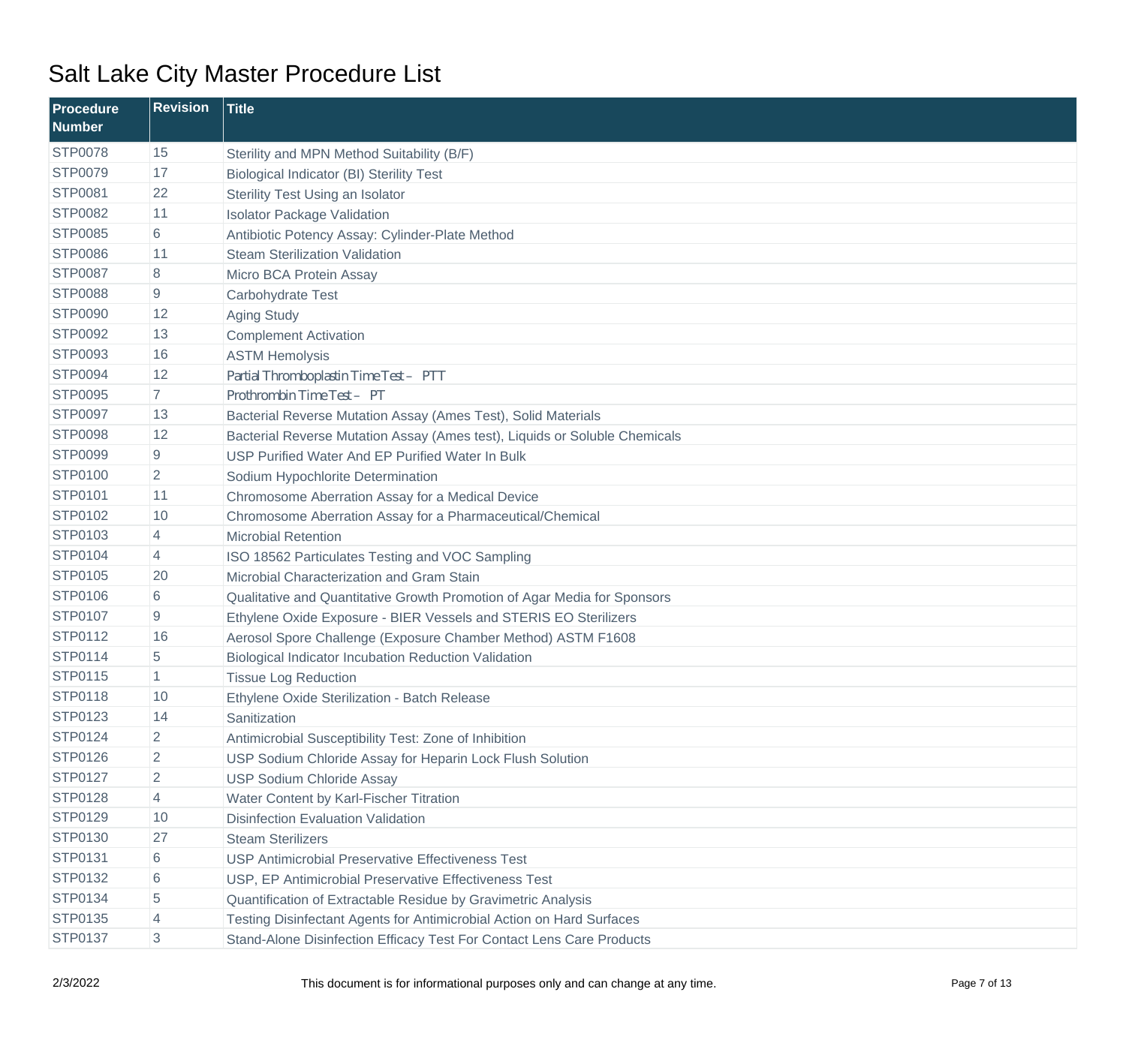| Procedure<br><b>Number</b> | <b>Revision</b> | <b>Title</b>                                                                                          |
|----------------------------|-----------------|-------------------------------------------------------------------------------------------------------|
| <b>STP0140</b>             | 3               | <b>Mass Extraction Leak Test</b>                                                                      |
| <b>STP0141</b>             | 2               | Regimen Disinfection Efficacy Test For Contact Lens Care Products                                     |
| <b>STP0142</b>             | 9               | Survival / Kill Time Verification                                                                     |
| <b>STP0143</b>             | 5               | Determination Of Valve Leakage For Air-Purifying Respirators                                          |
| <b>STP0144</b>             | $\overline{7}$  | Standard Test Method For Determining Lint And Other Particles Generated In The Dry State - Gelbo Flex |
| <b>STP0145</b>             | 5               | Determination Of Inhalation And Exhalation Resistance For Air-Purifying Respirators                   |
| <b>STP0147</b>             | 5               | <b>Conductivity Analysis</b>                                                                          |
| <b>STP0149</b>             | 9               | Dye Immersion                                                                                         |
| <b>STP0150</b>             | 13              | Packaging Validation                                                                                  |
| <b>STP0151</b>             | 4               | Ethylene Oxide Sterilization Process Validation                                                       |
| <b>STP0152</b>             | 8               | Ethylene Oxide (EO) Sterilization Validation                                                          |
| <b>STP0154</b>             | 3               | Ultraviolet/Visible Spectroscopy (Evolution 60)                                                       |
| <b>STP0156</b>             | $\overline{2}$  | <b>Evaluation of Antimicrobial Finishes</b>                                                           |
| <b>STP0158</b>             | 3               | <b>Time Kill Study</b>                                                                                |
| <b>STP0159</b>             | 5               | <b>Repeat Process For Test Articles</b>                                                               |
| <b>STP0161</b>             | 6               | <b>Resistance Determination Study</b>                                                                 |
| STP0163                    | 4               | Spectrophotometric Assay For Low Level Hydrogen Peroxide                                              |
| <b>STP0164</b>             | $\overline{2}$  | <b>Container Closure Integrity Test: Bacterial Immersion</b>                                          |
| <b>STP0165</b>             | 10              | Microbiological Examination of Nonsterile Products                                                    |
| <b>STP0166</b>             | $\mathbf{1}$    | <b>LC-MS Screening using QExactive</b>                                                                |
| <b>STP0168</b>             | $\mathbf{1}$    | Sanitization                                                                                          |
| <b>STP0169</b>             | $\overline{7}$  | Microbiological Examination of Nonsterile Products: Microbial Enumeration Tests                       |
| <b>STP0171</b>             | $\mathbf{1}$    | <b>External Customer Environmental Monitoring</b>                                                     |
| <b>STP0172</b>             | 5               | <b>Event Related Shelf Life Studies</b>                                                               |
| <b>STP0173</b>             | 14              | Microbial Genetic Identification                                                                      |
| <b>STP0174</b>             | 4               | ISO 16604 Viral Penetration                                                                           |
| <b>STP0175</b>             | 8               | <b>Growth Promotion</b>                                                                               |
| <b>STP0177</b>             | 4               | Salt Test Method to Assess Filtration Performance of Breathing System Filters (BSF)                   |
| <b>STP0178</b>             | 1               | Cleaning Validations for Newly Manufactured Medical Devices and Single Use Implants                   |
| STP0179                    | 4               | Visual Inspection                                                                                     |
| <b>STP0180</b>             | 4               | Modified ASTM F2638 Test Method                                                                       |
| STP0181                    | 4               | <b>Chemical Characterization of Materials</b>                                                         |
| <b>STP0182</b>             | $\mathbf{1}$    | <b>Diffusive Flow Integrity Test Value</b>                                                            |
| <b>STP0183</b>             | 10              | Hemoglobin Assay Using Copper(II)-Phthalocyanine Complex                                              |
| <b>STP0184</b>             | $\mathbf{1}$    | Bubble Point Ratio Integrity Test Value (ITV) Validation                                              |
| <b>STP0185</b>             | 2               | Infusion Equipment for Medical Use                                                                    |
| <b>STP0187</b>             | $\overline{2}$  | In Vitro Skin Irritation Assay for Chemicals                                                          |
| <b>STP0188</b>             | $\overline{2}$  | Wet Bacterial Penetration Testing                                                                     |
| STP0189                    | 3               | <b>Endoscope Monitoring</b>                                                                           |
| STP0190                    | 3               | Metals Analysis Via Inductively Coupled Plasma - Mass Spectrometry                                    |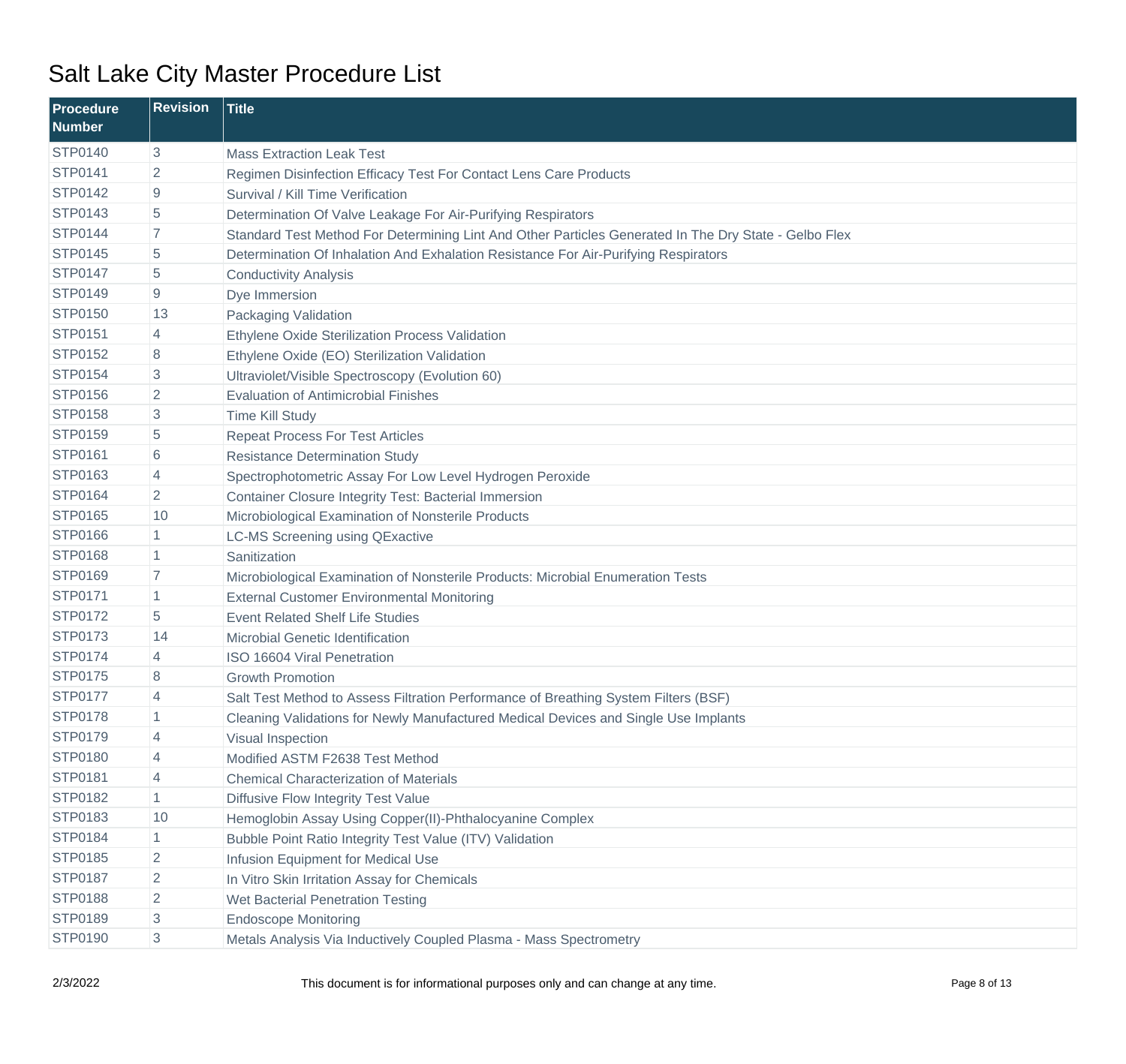| <b>Procedure</b><br><b>Number</b> | <b>Revision</b> | <b>Title</b>                                                                       |
|-----------------------------------|-----------------|------------------------------------------------------------------------------------|
| <b>STP0191</b>                    | 6               | <b>Dry Microbial Penetration</b>                                                   |
| STP0192                           | 5               | Pneumatic Method for Determining Burst Properties- ISO 13938                       |
| STP0193                           | 1               | <b>Gurley Test Methods</b>                                                         |
| <b>STP0194</b>                    | $\overline{2}$  | Thermal Disinfection Using Biological Methods and A0 Methods                       |
| <b>STP0195</b>                    | $\overline{2}$  | Method 2 Validation of Radiation Sterilization                                     |
| <b>STP0196</b>                    |                 | Liquid Chemical Sterilization Validation                                           |
| <b>STP0197</b>                    | $\overline{c}$  | Single Use Reprocessing                                                            |
| <b>STP0198</b>                    | 3               | <b>Whole Glove Viral Barrier Testing</b>                                           |
| <b>STP0199</b>                    | 1               | <b>Filter Integrity Test</b>                                                       |
| <b>STP0200</b>                    | 2               | <b>Clostridium Challenge</b>                                                       |
| <b>STP0201</b>                    | 1               | Sterilant Gas Residue Analysis Using Headspace                                     |
| <b>STP0202</b>                    | 1               | SteamSterilization Validation-Full CycleMethod                                     |
| STP0203                           | 2               | Total Hydrocarbon Content by Gas Chromatography                                    |
| <b>STP0204</b>                    | 3               | Glutaraldehyde Analysis By UV/VIS Spectroscopy                                     |
| <b>STP0205</b>                    | 1               | Abrasion Resistance Using the Sutherland Rub Tester                                |
| <b>STP0206</b>                    | 3               | Shipping and Distribution Tests                                                    |
| <b>STP0207</b>                    | $\overline{2}$  | MTT Assay: Quantitative Evaluation of Cytotoxicity                                 |
| <b>STP0208</b>                    |                 | In Vitro Skin Irritation Assay for Medical Devices                                 |
| <b>STP0209</b>                    | 1               | Seni-volatile Organic Compound Analysis Via Gas Chromatography - Mass Spectrometry |
| STP0212                           | 1               | BI Sterility Method Suitability for Directly Inoculated Products                   |
| STP0213                           | 1               | Volatile Organic Compound Analysis via Gas Chromatography-Mass Spectrometry        |
| STP0215                           | 1               | <b>LCMS Screening Using ESI Q-Exactive</b>                                         |
| <b>STP0217</b>                    | 1               | <b>Differential Pressure Testing</b>                                               |
| WI0008                            | 8               | Operating the TOC Analyzer                                                         |
| WI0021                            | 4               | Hydra Datalogger Electronic Record Storage                                         |
| WI0032                            | 7               | <b>Forklift Operations</b>                                                         |
| WI0034                            | 3               | <b>Test Codes and Price Schedule Production</b>                                    |
| WI0035                            | 5               | Hose Connects to Deionized Water Ports                                             |
| WI0050                            | 6               | <b>N-Store Process</b>                                                             |
| WI0060                            | 6               | Shipping Supplies for Sample Collection                                            |
| WI0087                            | 11              | Operating the Instron                                                              |
| WI0101                            | 22              | Log In Typing Work Instruction                                                     |
| WI0103                            | 5               | <b>Environmental Chamber Safety Instructions</b>                                   |
| WI0105                            | 8               | Melting Agar Media in the Microwave                                                |
| WI0111                            | 8               | Management of Logbooks and Binders in MasterControl                                |
| WI0113                            | 13              | Management of External References                                                  |
| WI0117                            | 5               | <b>Steam Kettle Cleaning Procedures</b>                                            |
| WI0119                            | 8               | <b>Bioburden Plate Counting Procedure</b>                                          |
| WI0121                            | 5               | <b>Liquid Particle Counter Cleaning</b>                                            |
| WI0123                            | 16              | Using MasterControl in Professional Development                                    |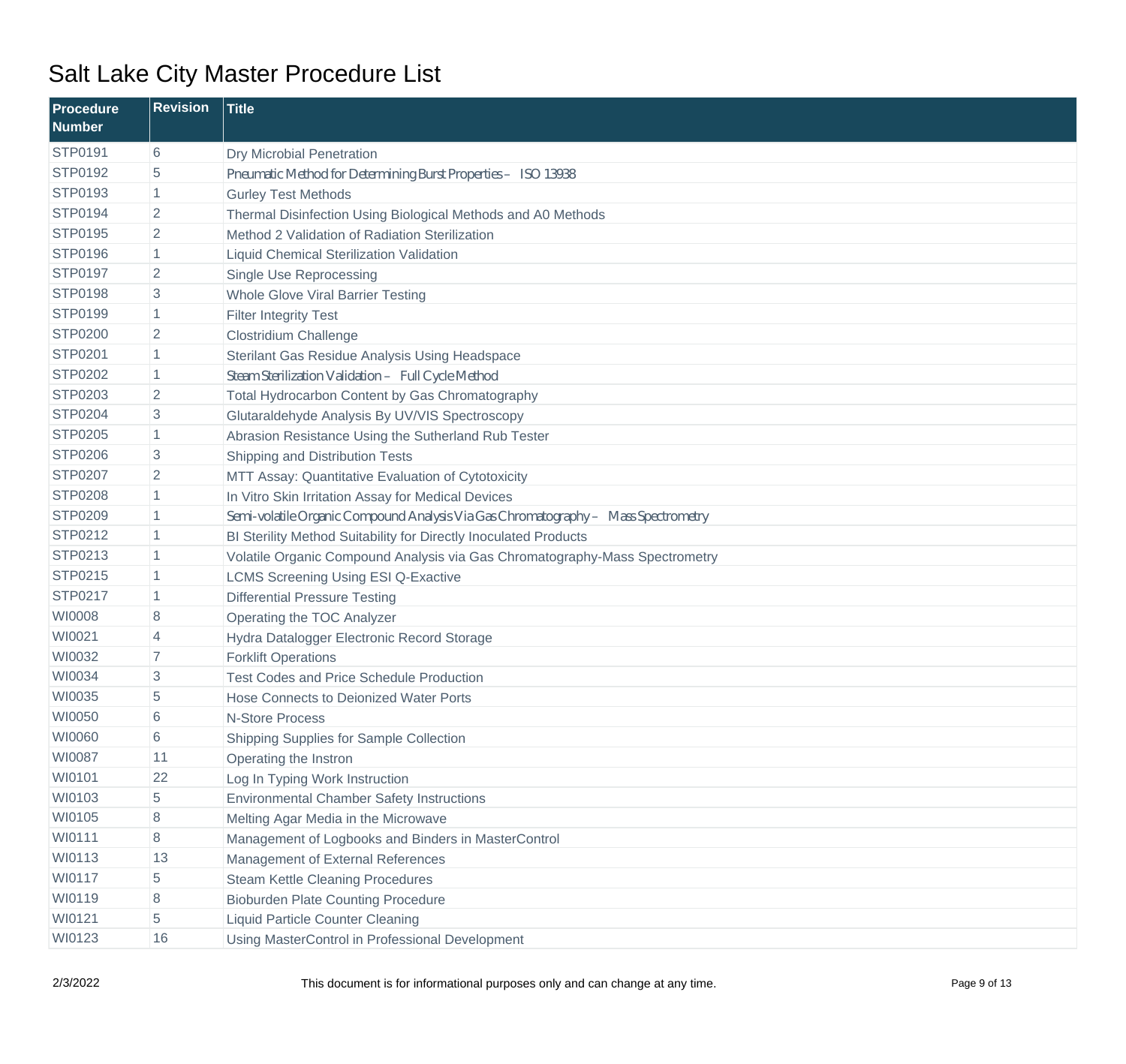| <b>Procedure</b><br><b>Number</b> | <b>Revision</b> | <b>Title</b>                                                              |
|-----------------------------------|-----------------|---------------------------------------------------------------------------|
| WI0125                            | 22              | <b>Final Report Format Guidelines</b>                                     |
| WI0126                            | 9               | Formation and Maintenance of Final Report Templates                       |
| WI0128                            | 14              | <b>Processing Final Reports</b>                                           |
| WI0129                            | 15              | <b>Processing Amended Reports</b>                                         |
| WI0130                            | 12              | <b>Processing Draft Reports</b>                                           |
| WI0133                            | 10              | Quality Control Testing of Media for USP 61 and 62 Use                    |
| WI0134                            | 6               | Processing In-House BI Population Verification Reports                    |
| WI0136                            | 12              | <b>Media Stability Testing</b>                                            |
| WI0138                            | 6               | <b>UNIFlow Data Entry for Media</b>                                       |
| WI0142                            | 8               | Handling of Inconclusive Product Sterility Results                        |
| WI0144                            | 5               | Mycobacterium terrae Preparation                                          |
| WI0148                            | 1               | Measuring Pressure Differential and HEPA Velocity                         |
| WI0150                            | 3               | <b>Respirator Fit Test Procedure</b>                                      |
| WI0151                            | 1               | <b>Thermal Sanitization</b>                                               |
| WI0152                            | 3               | Gas Chromatography Maintenance                                            |
| WI0155                            | 9               | <b>Cleanroom Scrub Sink Monitoring</b>                                    |
| WI0157                            | 1               | Operating the Solvent Evaporator                                          |
| WI0158                            | 7               | <b>Processing Automated Reports</b>                                       |
| WI0161                            | 9               | Operating the Ethylene Oxide (EO) Sterilizers                             |
| WI0162                            | 6               | 3500 XL Genetic Analyzer Calibration and Maintenance                      |
| WI0164                            | 6               | Creating a New Media Recipe                                               |
| WI0165                            | 5               | Preparation of Test Articles Prior to Irradiation                         |
| WI0166                            | $\mathbf{1}$    | Replacement of Sterilizer Ink Cartridge and Re-inking the Time/Date Stamp |
| WI0167                            | 4               | Accumet XL250 pH Meter Operation                                          |
| WI0168                            | 3               | Ultraviolet/Visible Spectrometer HP 8453 Yearly Verification              |
| WI0169                            | 2               | <b>UNIFlow Data Correction</b>                                            |
| WI0170                            | 5               | <b>Shipping of Radiation Samples</b>                                      |
| WI0172                            | 4               | <b>UNIFlow Logbook Management</b>                                         |
| WI0173                            | 8               | <b>Measuring PCD Supplies</b>                                             |
| WI0174                            | 5               | Absorbance Reader Calibration                                             |
| WI0176                            | 7               | BFE and VFE Challenge Preparation Intellectual Property                   |
| WI0177                            | 3               | Quality Event (QE) Revision Process- FRM0170                              |
| WI0178                            | 4               | Processing of Irradiated Samples                                          |
| WI0179                            | 6               | <b>Radiation Sample Handling</b>                                          |
| WI0180                            | 9               | <b>Entering New Contacts Into Databases</b>                               |
| WI0181                            | 3               | Qualification of Packaging Microbial Aerosol Nebulizers                   |
| WI0185                            | 3               | <b>Solvent Evaluation</b>                                                 |
| WI0190                            | 5               | Maintenance and Calibration Administration Instructions                   |
| WI0191                            | 6               | Operating the F2638 Instrument                                            |
| WI0192                            | 5               | <b>Repeater Pump Operation</b>                                            |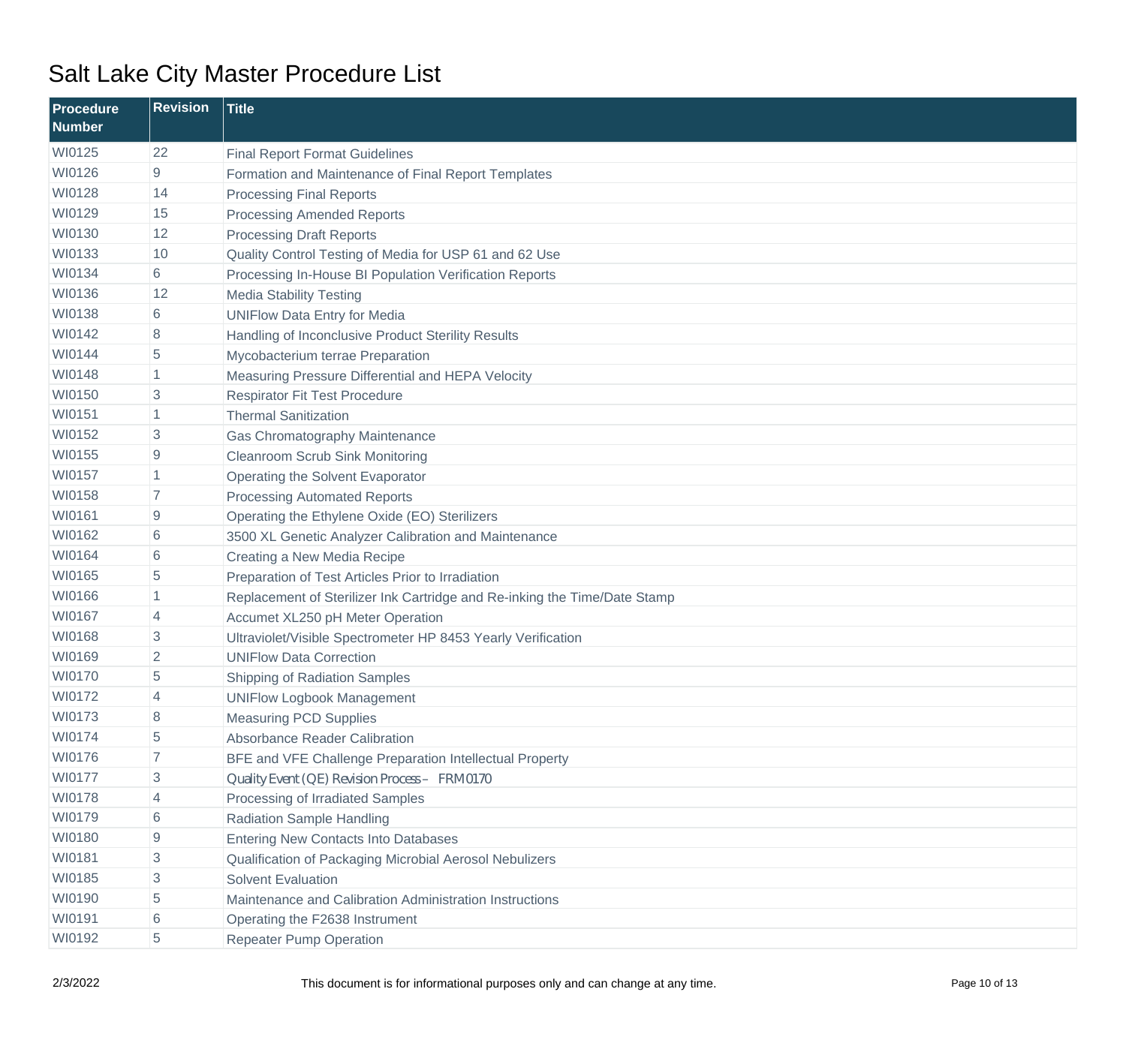| <b>Procedure</b><br><b>Number</b> | <b>Revision</b> | <b>Title</b>                                                                                             |
|-----------------------------------|-----------------|----------------------------------------------------------------------------------------------------------|
| WI0195                            | $\vert$ 1       | Front Desk BSL Work Instruction                                                                          |
| WI0197                            | 3               | <b>Clorox Handling</b>                                                                                   |
| WI0200                            | 9               | Media Out of Specification Quarantine                                                                    |
| WI0201                            |                 | <b>Project Estimate Templates</b>                                                                        |
| WI0203                            | 9               | <b>Final Report and Mail Delivery</b>                                                                    |
| WI0205                            | 4               | <b>Cell Culture</b>                                                                                      |
| WI0207                            | 6               | Genetic Data Interpretation                                                                              |
| WI0208                            | 4               | <b>Custom Library Additions</b>                                                                          |
| WI0210                            | 11              | Document Approval and Periodic Review                                                                    |
| WI0211                            | 8               | Quality Records / Archive Administration Instructions for Document Imaging                               |
| WI0213                            | $\overline{2}$  | <b>Job Descriptions</b>                                                                                  |
| WI0214                            | 1               | Quotes and Orders (CRM)                                                                                  |
| WI0215                            | $\overline{2}$  | Invoices                                                                                                 |
| WI0216                            | 8               | <b>External References</b>                                                                               |
| WI0219                            | $\overline{7}$  | <b>Product Sterility Gowning</b>                                                                         |
| WI0220                            | 6               | <b>Product Sterility Flow Manager Procedure</b>                                                          |
| WI0221                            | $\overline{7}$  | Loading Patterns for Media Sterilization                                                                 |
| WI0222                            | 6               | <b>Product Sterility Test Session Environmental Monitoring</b>                                           |
| WI0224                            | $\overline{7}$  | <b>Product Sterility Test Session Sanitization</b>                                                       |
| WI0228                            | 5               | Product Sterility Processing Items Into the Cleanroom                                                    |
| WI0234                            | 3               | <b>Redwood IV Sterilizer Operation</b>                                                                   |
| WI0236                            | 5               | Inhibitory Substance Screening of Detergents, Disinfectants and Potentially Inhibitory Sponsor Materials |
| WI0238                            | 10              | Scanning and Verifying                                                                                   |
| WI0239                            | 8               | Operating the UV/Vis Spectrophotometers                                                                  |
| WI0240                            | 8               | Cleaning of Bioburden Non-Work Surfaces                                                                  |
| WI0241                            | $\overline{2}$  | <b>Dilution Blank Preparation</b>                                                                        |
| WI0242                            | 3               | <b>Treatment Evaluations</b>                                                                             |
| WI0246                            | 5               | Weekly In-House Water System Sampling                                                                    |
| WI0248                            | 4               | Sample Return Coordination                                                                               |
| WI0249                            | 3               | <b>Bioburden Inoculum Creation</b>                                                                       |
| WI0251                            | 4               | PCD Label Template                                                                                       |
| WI0252                            | 3               | Ames Cultures: Growth, Freezing, and Phenotype Verification                                              |
| WI0253                            | $\overline{2}$  | Microscopic Particulate Characterization and Imaging                                                     |
| WI0263                            | 5               | Isolator Test Session Environmental Monitoring Excursion Response                                        |
| WI0264                            | $\overline{2}$  | <b>Batch Controller Operation</b>                                                                        |
| WI0265                            |                 | <b>NDA Processing Guide</b>                                                                              |
| WI0266                            | 1               | <b>Watson-Marlow Dispensing Pump</b>                                                                     |
| WI0267                            | 7               | Void & Discontinuation Work Instruction                                                                  |
| WI0268                            | 1               | <b>Crucible Cleaning Work Instruction</b>                                                                |
| WI0269                            | 5               | Media Screening                                                                                          |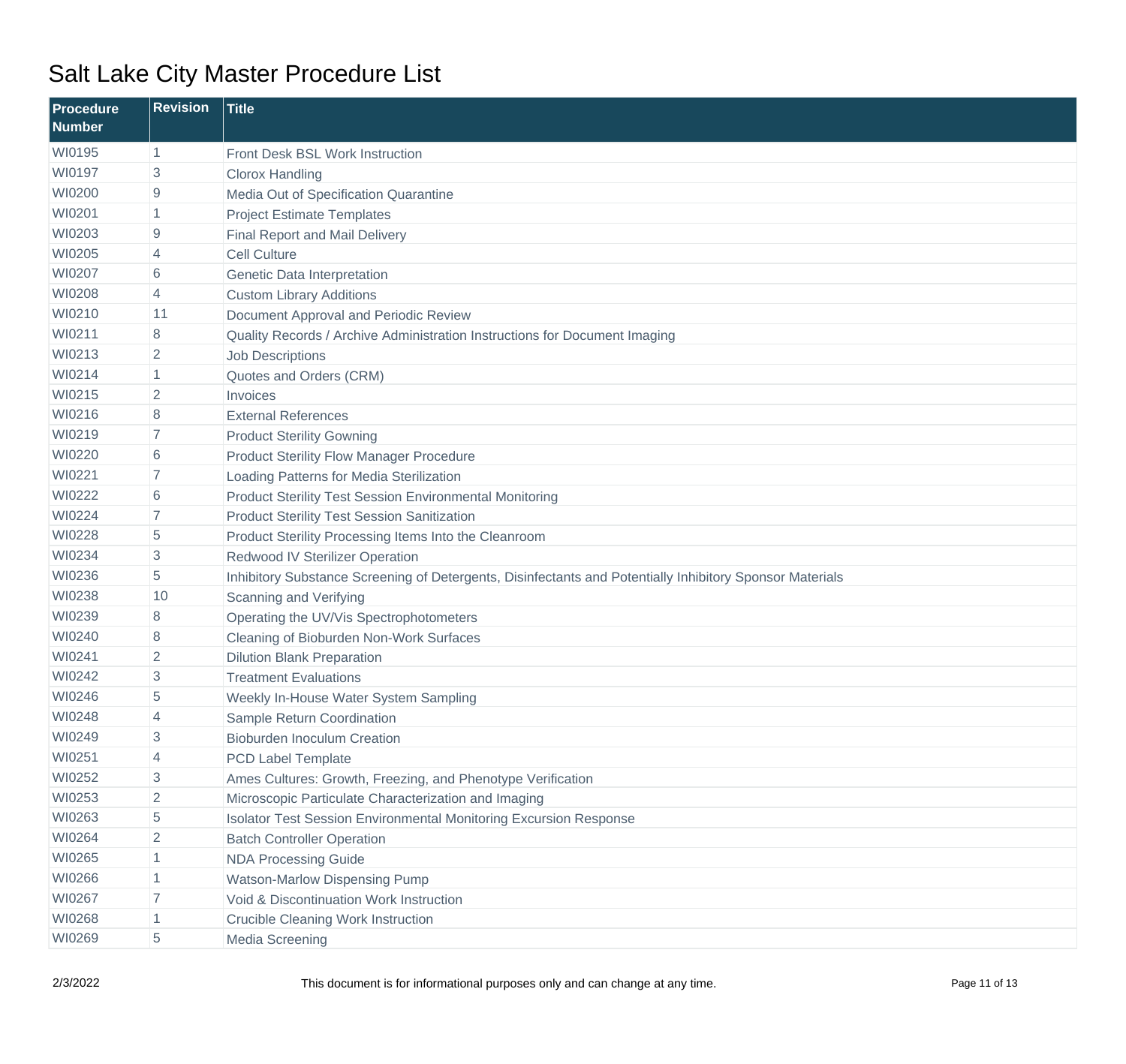| <b>Procedure</b><br><b>Number</b> | <b>Revision</b> | <b>Title</b>                                                |
|-----------------------------------|-----------------|-------------------------------------------------------------|
| WI0270                            | 4               | <b>Kill Process Overview</b>                                |
| WI0271                            | 8               | <b>Customer Specific Testing Instruction Creation</b>       |
| WI0272                            | 5               | <b>Plate Pouring</b>                                        |
| WI0273                            | 8               | <b>Customer Specific Testing Instruction Administration</b> |
| WI0274                            | 2               | CQS: Axio AZ10 Imager Z2, Metafer                           |
| WI0275                            | 3               | <b>Culture and Challenge Preparation</b>                    |
| WI0278                            | 3               | Quality Agreement Processing Guide                          |
| WI0279                            | $\mathbf 1$     | Handling of Unacceptable Media Lots                         |
| WI0297                            | 1               | <b>Compatibility Spike Preparation</b>                      |
| WI0298                            | $\overline{2}$  | PhiX174 Stock Preparation Intellectual Property             |
| WI0300                            | $\mathbf 1$     | Return to Log-In/New Root Number Process                    |
| WI0306                            | 3               | <b>BET CSE Rehydration</b>                                  |
| WI0307                            | 2               | <b>Utility Water Testing</b>                                |
| WI0308                            | 1               | BI Population Verification: Manufacturer' sTest Method      |
| WI0309                            | 1               | <b>Probe Verification for Qualifications</b>                |
| WI0310                            | $\overline{2}$  | Ultraviolet/Visible Spectrometer HP 8453 Verification       |
| WI0311                            | 3               | Cleaning and Reprocessing of Particulate Glassware          |
| WI0313                            | 2               | <b>CRM Study Tracking</b>                                   |
| WI0314                            | 1               | <b>CRM Batch Dates</b>                                      |
| WI0315                            | 3               | <b>LPC</b> Operation                                        |
| WI0318                            | 1               | Order Knowledge                                             |
| WI0319                            | 1               | Tracking Emails and Phone Calls in CRM                      |
| WI0320                            | 3               | Automated Gram Stainer Cleaning and Maintenance             |
| WI0321                            | $\overline{7}$  | <b>Lid Processing</b>                                       |
| WI0322                            | 3               | Miele Automatic Glassware Washers                           |
| WI0324                            | $\overline{2}$  | <b>Mass Extraction</b>                                      |
| WI0326                            |                 | Use of DataTrace Probes                                     |
| WI0327                            | $\overline{1}$  | Vibration Table                                             |
| WI0328                            | 3               | Drop Tester and Shock Tests                                 |
| WI0329                            | $\overline{2}$  | <b>Mechanical Shaker</b>                                    |
| WI0330                            | 3               | <b>Compression Tester</b>                                   |
| WI0331                            | 3               | <b>Environmental Chambers</b>                               |
| WI0332                            | $\overline{2}$  | <b>Altitude Tester</b>                                      |
| WI0333                            | 1               | <b>Concentrated Impact</b>                                  |
| WI0334                            | 3               | Steris Automatic Glassware Washer                           |
| WI0335                            | 1               | <b>Change Request Instructions</b>                          |
| WI0336                            | $\mathbf{1}$    | <b>CQS: MasterControl</b>                                   |
| WI0338                            | 1               | CQS: SphereFlash Automatic Colony Counter                   |
| WI0339                            | $\overline{2}$  | CQS: ATC Mass Extractor ME2, LeakRx                         |
| WI0341                            | 1               | CQS: T.M. Electronics Burst Tester, Winwedge                |